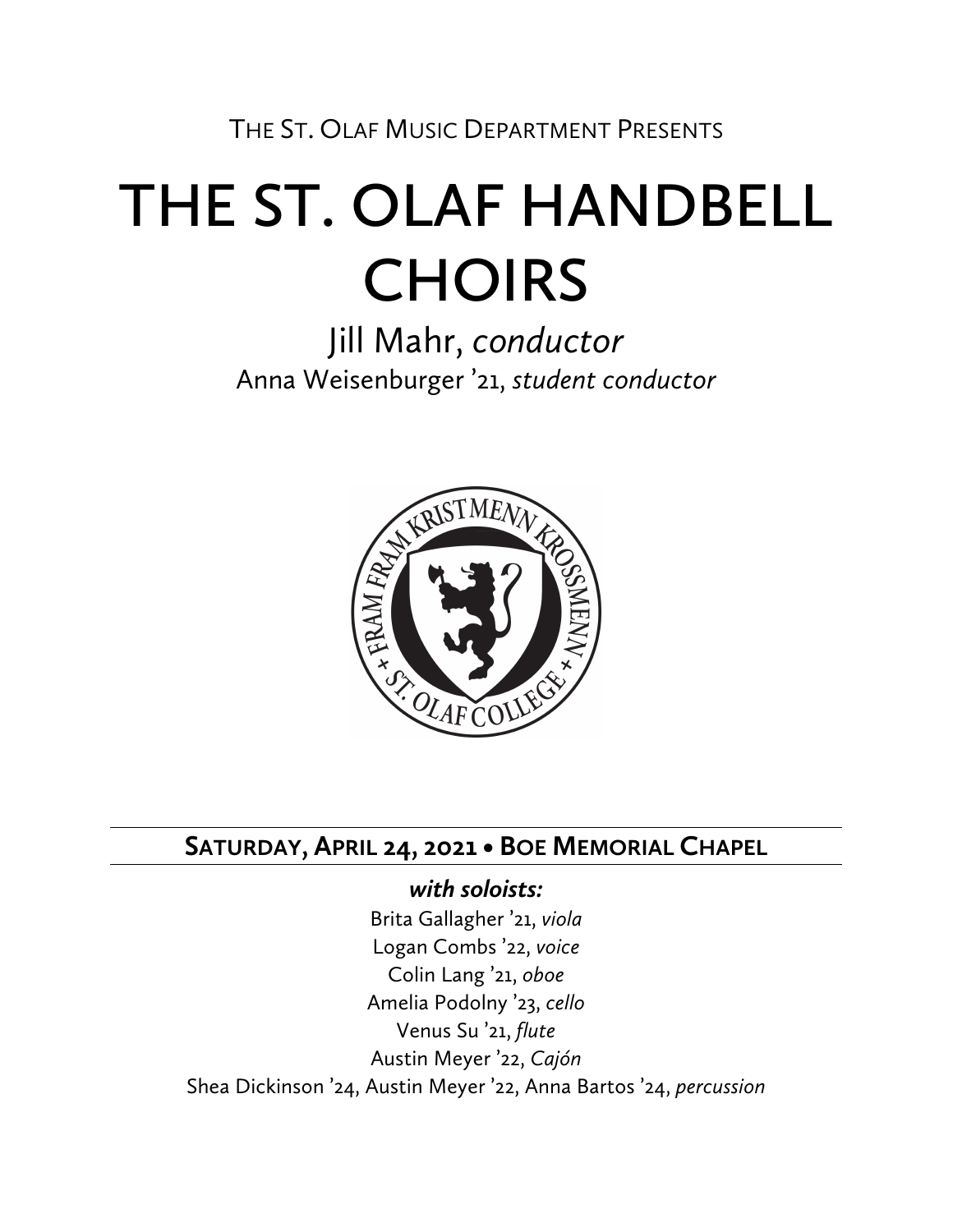|                               | <b>PROGRAM</b>                                                                                      |                                          |
|-------------------------------|-----------------------------------------------------------------------------------------------------|------------------------------------------|
| <b>Manitou Handbell Choir</b> |                                                                                                     |                                          |
| <b>Ancient Fanfare</b>        |                                                                                                     | Kevin McChesney                          |
| <b>Reflections from lona</b>  |                                                                                                     | John L. Bell/arr. Karen K. Thompson      |
| Air                           | Brita Gallagher, viola                                                                              | Johann Sebastian Bach/arr. Hal H. Hopson |
| Jubilate                      |                                                                                                     | Jana Larson '08                          |
|                               | <b>Chapel Ringers</b>                                                                               |                                          |
| There is a Fountain           | Venus Su, flute                                                                                     | arr. Lloyd Larson                        |
| Idumea                        |                                                                                                     | arr. Matthew Compton                     |
| Tavaszi szél vizet áraszt     |                                                                                                     | arr. Elizabeth Peters                    |
| <b>Who'll Be a Witness</b>    |                                                                                                     | arr. Sondra K. Tucker                    |
|                               | St. Olaf Handbell Choir                                                                             |                                          |
| <b>The Rescue</b>             | Austin Meyer, Cajón                                                                                 | Marquise Usher                           |
| <b>Softly and Tenderly</b>    |                                                                                                     | arr. Alex Guebert                        |
| <b>Voyages</b>                | Premiere Performance<br>Logan Combs, voice<br>Shea Dickinson, Austin Meyer, Anna Bartos, percussion | Matt Compton                             |
|                               |                                                                                                     |                                          |
| <b>Song Without Words</b>     | Colin Lang, oboe<br>Amelia Podolny, cello                                                           | Gustav Holst/arr. Ron Mallory            |
| <b>Antiphonal Alleluias</b>   |                                                                                                     | <b>Hart Morris</b>                       |
|                               |                                                                                                     |                                          |